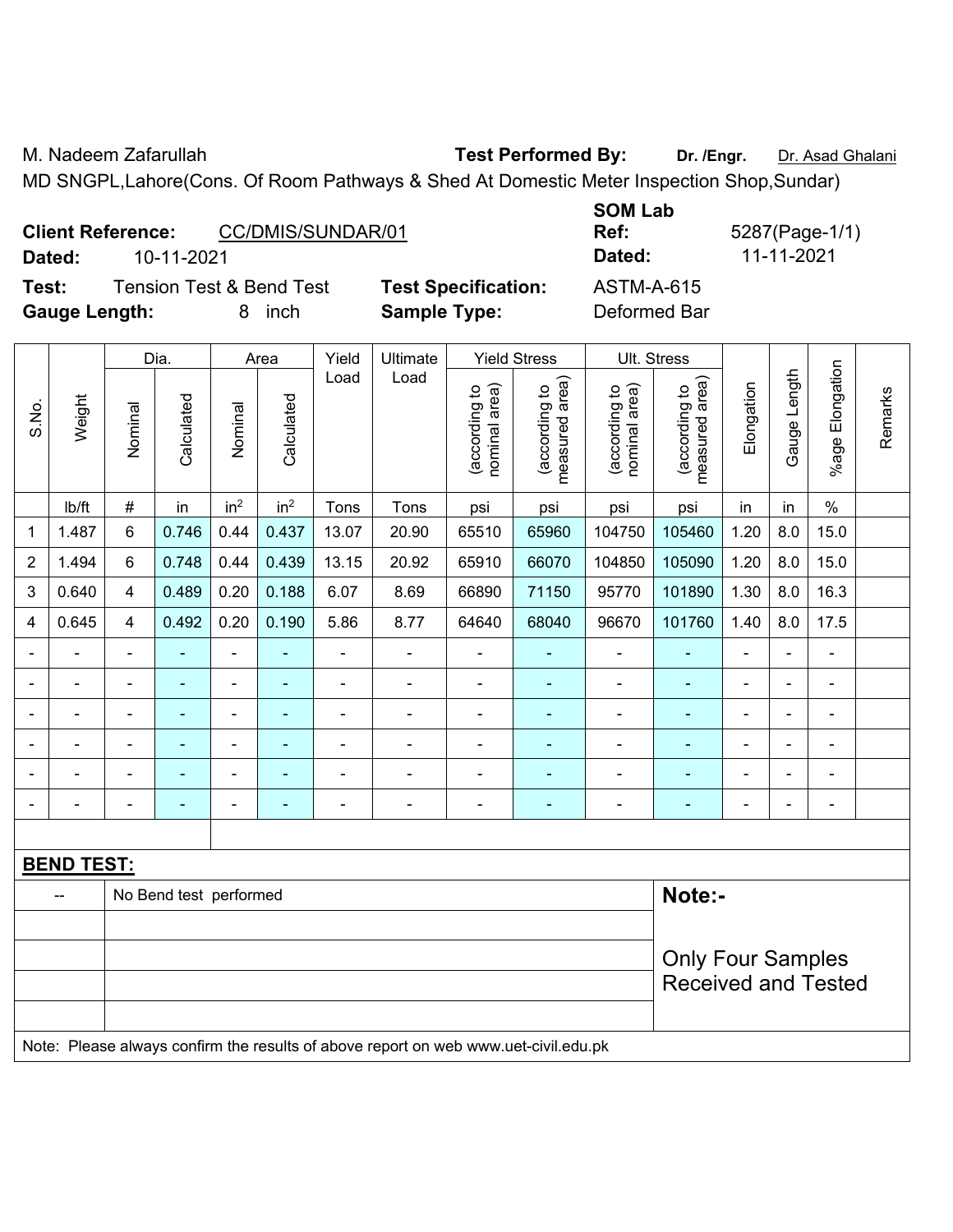Irfan Siddique **Test Performed By: Dr. /Engr.** Dr. Asad Ghalani

Building Standards,Lahore (Construction Of Residential Building In Gulberg Lahore)

| <b>Client Reference:</b> |            | GT/LTR/211110-115 |
|--------------------------|------------|-------------------|
| Dated:                   | 10-11-2021 |                   |

**Test:** Tension Test & Bend Test **Test Specification:** ASTM-A-615 **Gauge Length:** 8 inch **Sample Type:** Deformed Bar

**SOM Lab Ref:** 5288(Page-1/1) **Dated:** 10-11-2021 **Dated:** 11-11-2021

|                 |                   | Dia.                       |                        |                              | Area                     | Yield          | Ultimate                                                                            |                                | <b>Yield Stress</b>             |                                | Ult. Stress                     |                          |              |                              |         |
|-----------------|-------------------|----------------------------|------------------------|------------------------------|--------------------------|----------------|-------------------------------------------------------------------------------------|--------------------------------|---------------------------------|--------------------------------|---------------------------------|--------------------------|--------------|------------------------------|---------|
| Weight<br>S.No. |                   | Nominal                    | Calculated             | Nominal                      | Calculated               | Load           | Load                                                                                | nominal area)<br>(according to | (according to<br>measured area) | nominal area)<br>(according to | (according to<br>measured area) | Elongation               | Gauge Length | %age Elongation              | Remarks |
|                 | Ib/ft             | $\#$                       | in                     | in <sup>2</sup>              | in <sup>2</sup>          | Tons           | Tons                                                                                | psi                            | psi                             | psi                            | psi                             | in                       | in           | $\%$                         |         |
| $\mathbf{1}$    | 1.511             | $6\phantom{1}$             | 0.752                  | 0.44                         | 0.444                    | 17.20          | 21.94                                                                               | 86200                          | 85420                           | 109960                         | 108970                          | 1.10                     | 8.0          | 13.8                         |         |
|                 |                   | $\blacksquare$             | ä,                     | $\blacksquare$               |                          | $\blacksquare$ | $\blacksquare$                                                                      | $\blacksquare$                 | ٠                               | $\blacksquare$                 | $\blacksquare$                  | $\overline{\phantom{a}}$ |              | $\blacksquare$               |         |
| $\blacksquare$  |                   | $\blacksquare$             | $\blacksquare$         | ۰                            | ٠                        | $\blacksquare$ | $\blacksquare$                                                                      | $\blacksquare$                 | $\blacksquare$                  | $\blacksquare$                 | $\blacksquare$                  |                          | ÷            | $\blacksquare$               |         |
|                 |                   | $\blacksquare$             | $\blacksquare$         | $\qquad \qquad \blacksquare$ | $\overline{\phantom{0}}$ | $\blacksquare$ | $\blacksquare$                                                                      | $\blacksquare$                 | ٠                               | $\blacksquare$                 | $\blacksquare$                  | -                        | ÷            | $\qquad \qquad \blacksquare$ |         |
| ٠               |                   | $\blacksquare$             | $\blacksquare$         | $\blacksquare$               | ٠                        | $\blacksquare$ | $\blacksquare$                                                                      | $\blacksquare$                 | ٠                               | Ē,                             | $\blacksquare$                  | $\blacksquare$           | ä,           | $\blacksquare$               |         |
| $\blacksquare$  | $\blacksquare$    | $\blacksquare$             | $\blacksquare$         | $\blacksquare$               | $\overline{\phantom{0}}$ | $\blacksquare$ | $\blacksquare$                                                                      | $\blacksquare$                 | $\overline{\phantom{0}}$        | ÷,                             | $\blacksquare$                  | ä,                       | ÷,           | $\blacksquare$               |         |
|                 |                   | $\blacksquare$             | -                      | $\blacksquare$               |                          | ÷              | ä,                                                                                  | $\blacksquare$                 |                                 | Ē,                             | ä,                              | $\blacksquare$           |              | $\blacksquare$               |         |
|                 |                   |                            | -                      | ۰                            |                          |                |                                                                                     |                                |                                 | $\blacksquare$                 |                                 |                          | ٠            | ٠                            |         |
|                 |                   |                            | -                      | $\blacksquare$               |                          |                | -                                                                                   |                                |                                 | Ē,                             |                                 | $\blacksquare$           |              | Ē,                           |         |
| $\blacksquare$  |                   | $\blacksquare$             | $\blacksquare$         | $\blacksquare$               | $\blacksquare$           | $\blacksquare$ | $\blacksquare$                                                                      | $\blacksquare$                 | $\blacksquare$                  | $\blacksquare$                 | ÷                               | $\blacksquare$           | ä,           | $\blacksquare$               |         |
|                 |                   |                            |                        |                              |                          |                |                                                                                     |                                |                                 |                                |                                 |                          |              |                              |         |
|                 | <b>BEND TEST:</b> |                            |                        |                              |                          |                |                                                                                     |                                |                                 |                                |                                 |                          |              |                              |         |
|                 | --                |                            | No Bend test performed |                              |                          |                |                                                                                     |                                |                                 |                                | Note:-                          |                          |              |                              |         |
|                 |                   |                            |                        |                              |                          |                |                                                                                     |                                |                                 |                                |                                 |                          |              |                              |         |
|                 |                   | <b>Only One Sample</b>     |                        |                              |                          |                |                                                                                     |                                |                                 |                                |                                 |                          |              |                              |         |
|                 |                   | <b>Received and Tested</b> |                        |                              |                          |                |                                                                                     |                                |                                 |                                |                                 |                          |              |                              |         |
|                 |                   |                            |                        |                              |                          |                |                                                                                     |                                |                                 |                                |                                 |                          |              |                              |         |
|                 |                   |                            |                        |                              |                          |                | Note: Please always confirm the results of above report on web www.uet-civil.edu.pk |                                |                                 |                                |                                 |                          |              |                              |         |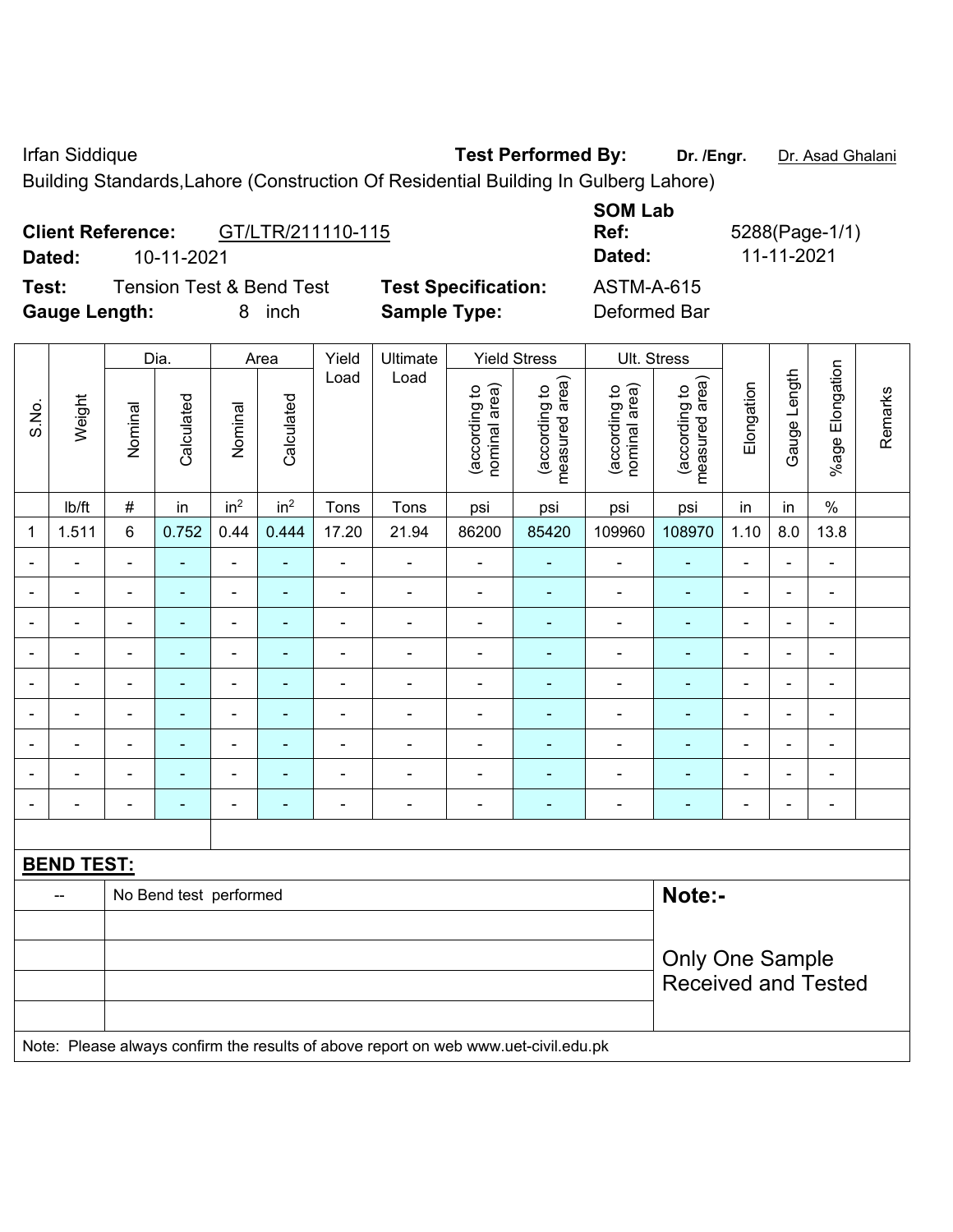Salman Aziz **Test Performed By:** Dr. /Engr. **Dr. Safeer Abbass** Dr. 75 after Abbass

Resident Engineer, NesPak( Development Of Infrastucture In LDA City,Lahore

| <b>Client Reference:</b> | 4047/13/SA/04-KRC/219 |
|--------------------------|-----------------------|
|                          |                       |

**Test:** Tension Test & Bend Test **Test Specification:** ASTM-A-615 **Gauge Length:** 8 inch **Sample Type:** Deformed Bar (SJ Steel)

**SOM Lab Ref:** 5289(Page-1/1) **Dated:** 04-11-2021 **Dated:** 11-11-2021

|                          |                   |                | Dia.                     |                              | Area                     | Yield                    | Ultimate                                                         |                                | <b>Yield Stress</b>             |                                | Ult. Stress                                             |                |                          |                 |         |
|--------------------------|-------------------|----------------|--------------------------|------------------------------|--------------------------|--------------------------|------------------------------------------------------------------|--------------------------------|---------------------------------|--------------------------------|---------------------------------------------------------|----------------|--------------------------|-----------------|---------|
| S.No.                    | Weight            | Nominal        | Calculated               | Nominal                      | Calculated               | Load                     | Load                                                             | nominal area)<br>(according to | measured area)<br>(according to | nominal area)<br>(according to | (according to<br>measured area)                         | Elongation     | Gauge Length             | %age Elongation | Remarks |
|                          | lb/ft             | $\#$           | in                       | in <sup>2</sup>              | in <sup>2</sup>          | Tons                     | Tons                                                             | psi                            | psi                             | psi                            | psi                                                     | in             | in                       | $\%$            |         |
| 1                        | 0.661             | 4              | 0.497                    | 0.20                         | 0.194                    | 6.57                     | 9.76                                                             | 72510                          | 74750                           | 107580                         | 110900                                                  | 1.00           | 8.0                      | 12.5            |         |
| $\overline{2}$           | 0.663             | $\overline{4}$ | 0.498                    | 0.20                         | 0.195                    | 7.59                     | 9.70                                                             | 83750                          | 85890                           | 107010                         | 109760                                                  | 1.00           | 8.0                      | 12.5            |         |
| $\blacksquare$           |                   | $\overline{a}$ | $\overline{\phantom{0}}$ | $\blacksquare$               |                          | $\blacksquare$           | ÷,                                                               | ä,                             |                                 | $\blacksquare$                 | $\blacksquare$                                          | $\blacksquare$ |                          | $\blacksquare$  |         |
| $\overline{\phantom{a}}$ | ۰                 | $\blacksquare$ | $\blacksquare$           | $\qquad \qquad \blacksquare$ | $\blacksquare$           | $\overline{\phantom{a}}$ | ÷,                                                               | $\blacksquare$                 | $\blacksquare$                  | $\blacksquare$                 | ٠                                                       | $\blacksquare$ | $\blacksquare$           | $\blacksquare$  |         |
| $\blacksquare$           | $\blacksquare$    | $\blacksquare$ | $\blacksquare$           | $\qquad \qquad \blacksquare$ | $\overline{\phantom{a}}$ | $\blacksquare$           | $\blacksquare$                                                   | Ē,                             | ٠                               | $\blacksquare$                 | $\blacksquare$                                          | $\blacksquare$ | $\overline{\phantom{0}}$ | ä,              |         |
|                          |                   | $\blacksquare$ | ÷                        | $\blacksquare$               | $\blacksquare$           | ÷                        | $\blacksquare$                                                   | ä,                             | ÷,                              | $\blacksquare$                 | $\blacksquare$                                          | $\blacksquare$ |                          | $\blacksquare$  |         |
| ۰                        |                   | ٠              |                          | $\blacksquare$               |                          | -                        | $\blacksquare$                                                   |                                |                                 | $\blacksquare$                 |                                                         |                |                          |                 |         |
| ۰                        |                   | Ē,             | $\blacksquare$           | $\blacksquare$               |                          | -                        | $\blacksquare$                                                   | Ē,                             | ٠                               | $\blacksquare$                 |                                                         | $\blacksquare$ | ÷                        | $\blacksquare$  |         |
| ۰                        |                   | $\blacksquare$ | $\blacksquare$           | $\blacksquare$               | $\overline{\phantom{a}}$ | $\overline{\phantom{a}}$ | $\blacksquare$                                                   | $\blacksquare$                 | ÷                               | $\blacksquare$                 | $\blacksquare$                                          | $\blacksquare$ | ÷                        | $\blacksquare$  |         |
| ۰                        | $\blacksquare$    | $\blacksquare$ | $\overline{\phantom{0}}$ | $\blacksquare$               | $\overline{\phantom{a}}$ | $\blacksquare$           | $\overline{\phantom{0}}$                                         | $\blacksquare$                 | $\overline{a}$                  | $\overline{\phantom{0}}$       | $\overline{\phantom{0}}$                                | $\blacksquare$ | $\blacksquare$           | $\blacksquare$  |         |
|                          |                   |                |                          |                              |                          |                          |                                                                  |                                |                                 |                                |                                                         |                |                          |                 |         |
|                          | <b>BEND TEST:</b> |                |                          |                              |                          |                          |                                                                  |                                |                                 |                                |                                                         |                |                          |                 |         |
|                          | #4                |                |                          |                              |                          |                          | Sample bend through 180 degrees Satisfactorily without any crack |                                |                                 |                                | Note:-                                                  |                |                          |                 |         |
|                          |                   |                |                          |                              |                          |                          |                                                                  |                                |                                 |                                |                                                         |                |                          |                 |         |
|                          |                   |                |                          |                              |                          |                          |                                                                  |                                |                                 |                                |                                                         |                |                          |                 |         |
|                          |                   |                |                          |                              |                          |                          |                                                                  |                                |                                 |                                | <b>Only Three Samples</b><br><b>Received and Tested</b> |                |                          |                 |         |
|                          |                   |                |                          |                              |                          |                          |                                                                  |                                |                                 |                                |                                                         |                |                          |                 |         |
|                          |                   |                |                          |                              |                          |                          |                                                                  |                                |                                 |                                |                                                         |                |                          |                 |         |

Note: Please always confirm the results of above report on web www.uet-civil.edu.pk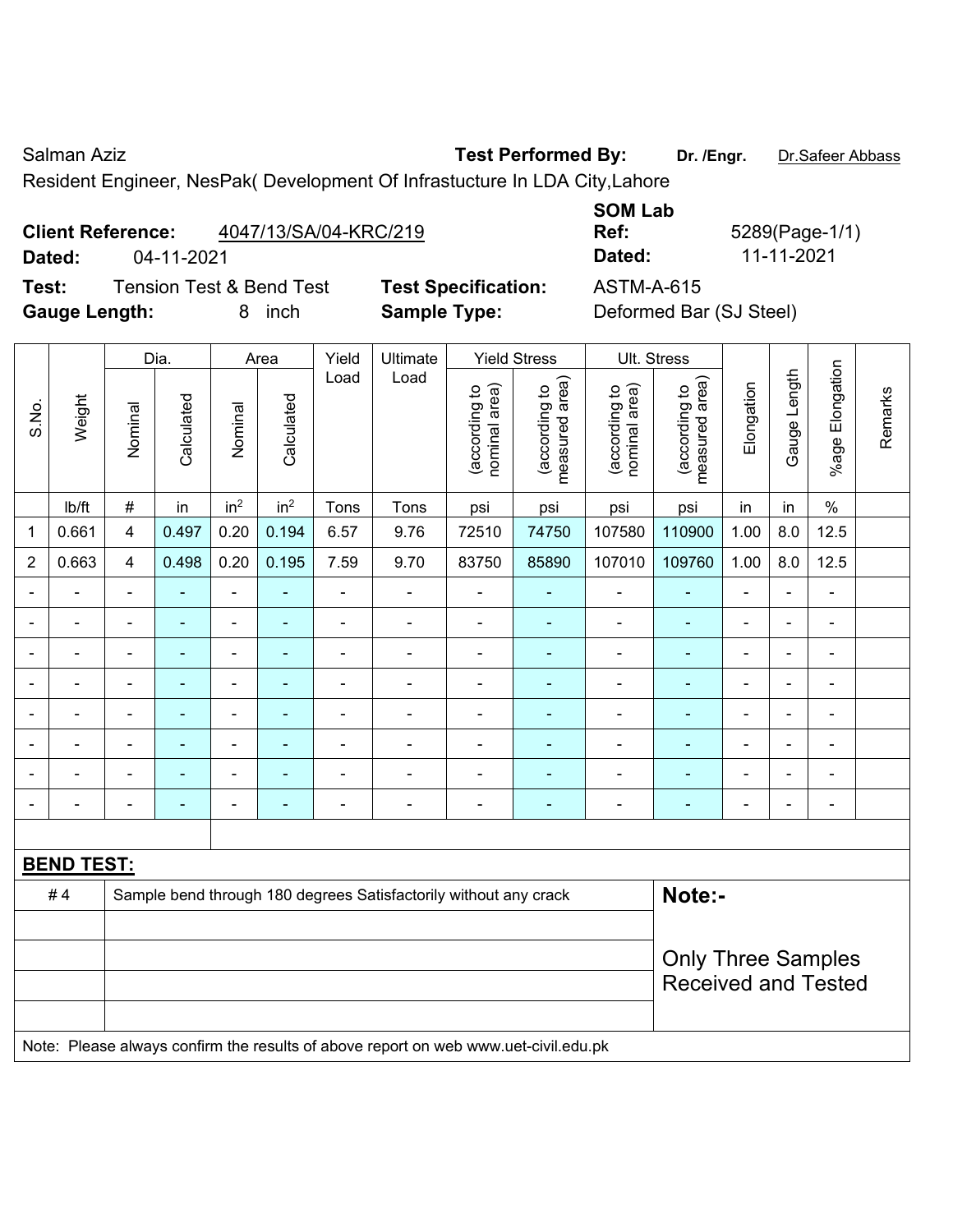Muneeb Shahzad Butt **Test Performed By: Dr. /Engr.** Dr. Asad Ghalani PM BPS (Pvt)Ltd (Construction Of Alpha Home Apartments (Block-C) at Beaconhouse Estate Lahore)

**Client Reference:** AHA:18 **Dated:** 10-11-2021 **Dated:** 11-11-2021 **Test:** Tension Test & Bend Test **Test Specification:** ASTM-A-615

**Gauge Length:** 8 inch **Sample Type:** Deformed Bar

**SOM Lab** 

**Ref:** 5290(Page-1/1)

Dia. | Area | Yield | Ultimate | Yield Stress | Ult. Stress %age Elongation %age Elongation Gauge Length Load Load Gauge Length (according to<br>measured area) measured area) (according to<br>measured area) measured area) (according to<br>nominal area) (according to<br>nominal area) Elongation **Elongation** nominal area) nominal area) (according to (according to (according to (according to Remarks Remarks **Calculated Calculated** Weight Calculated Calculated S.No. Nominal Nominal Vominal Vominal <code>ib/ft</code>  $\mid$  #  $\mid$  in  $\mid$  in<sup>2</sup>  $\mid$  in<sup>2</sup>  $\mid$  Tons  $\mid$  psi  $\mid$  psi  $\mid$  psi  $\mid$  psi  $\mid$  in  $\mid$  in  $\mid$  % 1 | 0.662 | 4 | 0.498 | 0.20 | 0.195 | 6.68 | 9.23 | 73630 | 75520 | 101730 | 104340 | 1.30 | 8.0 | 16.3 2 | 0.659 | 4 | 0.497 | 0.20 | 0.194 | 6.07 | 9.33 | 66890 | 68950 | 102860 | 106040 | 1.10 | 8.0 | 13.8 - - - - - - - - - - - - - - - - - - - - - - - - - - - - - - - - - - - - - - - - - - - - - - - - - - - - - - - - - - - - - - - - - - - - - - - - - - - - - - - - - - - - - - - - - - - - - - - - - - - - - - - - - - - - - - - - - - - - - - - - **Witnessed By: Zeeshan Elahi (Site Supervisior) BEND TEST:**  # 4 Sample bend through 180 degrees Satisfactorily without any crack **Note:-**Only Three Samples Received and Tested

Note: Please always confirm the results of above report on web www.uet-civil.edu.pk